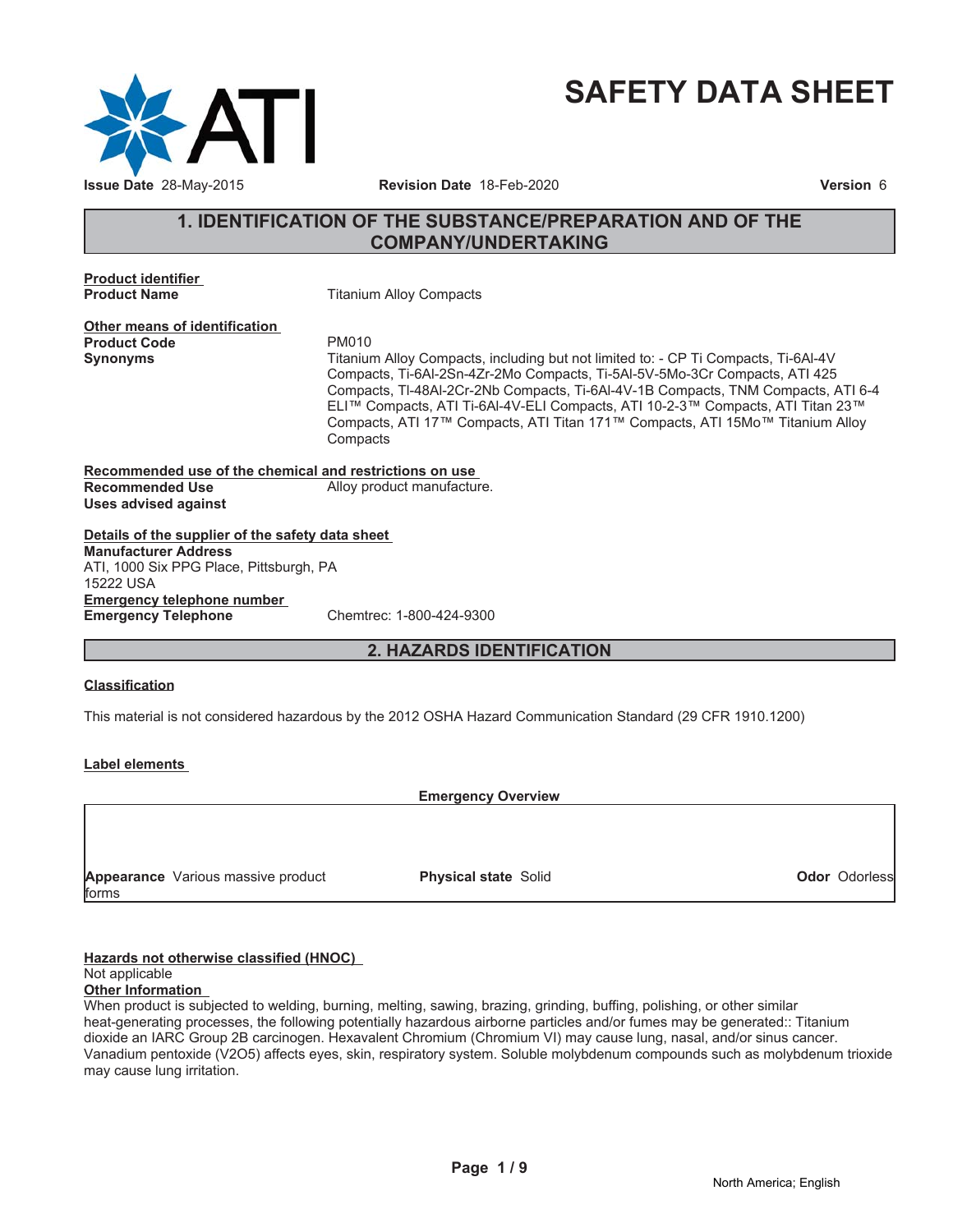### **3. COMPOSITION/INFORMATION ON INGREDIENTS**

\_\_\_\_\_\_\_\_\_\_\_\_\_\_\_\_\_\_\_\_\_\_\_\_\_\_\_\_\_\_\_\_\_\_\_\_\_\_\_\_\_\_\_\_\_\_\_\_\_\_\_\_\_\_\_\_\_\_\_\_\_\_\_\_\_\_\_\_\_\_\_\_\_\_\_\_\_\_\_\_\_\_\_\_\_\_\_\_\_\_\_\_\_

**Synonyms** Titanium Alloy Compacts, including but not limited to: - CP Ti Compacts, Ti-6Al-4V Compacts, Ti-6Al-2Sn-4Zr-2Mo Compacts, Ti-5Al-5V-5Mo-3Cr Compacts, ATI 425 Compacts, Tl-48Al-2Cr-2Nb Compacts, Ti-6Al-4V-1B Compacts, TNM Compacts, ATI 6-4 ELI™ Compacts, ATI Ti-6AI-4V-ELI Compacts, ATI 10-2-3™ Compacts, ATI Titan 23™ Compacts, ATI 17™ Compacts, ATI Titan 171™ Compacts, ATI 15Mo™ Titanium Alloy Compacts.

| <b>Chemical Name</b> | <b>CAS No.</b> | Weight-% |
|----------------------|----------------|----------|
| Titanium             | 7440-32-6      | 50-100   |
| <b>Aluminum</b>      | 7429-90-5      | $0 - 50$ |
| Niobium (Columbium)  | 7440-03-1      | $0 - 27$ |
| Molybdenum           | 7439-98-7      | $0 - 16$ |
| Vanadium             | 7440-62-2      | $0 - 11$ |
| Chromium             | 7440-47-3      | $0 - 10$ |
| Tungsten             | 7440-33-7      | $0 - 10$ |
| Iron                 | 7439-89-6      | $0 - 10$ |
| Tin                  | 7440-31-5      | $0 - 6$  |
| <b>Zirconium</b>     | 7440-67-7      | $0 - 6$  |
| Yttrium              | 7440-65-5      | $0 - 3$  |
| <b>Boron</b>         | 7440-42-8      | $0 - 2$  |

# **4. FIRST AID MEASURES**

.

#### **First aid measures**

| Eye contact                                                                | In the case of particles coming in contact with eyes during processing, treat as with any<br>foreign object.                                           |  |  |
|----------------------------------------------------------------------------|--------------------------------------------------------------------------------------------------------------------------------------------------------|--|--|
| <b>Skin Contact</b>                                                        | None under normal use conditions.                                                                                                                      |  |  |
| <b>Inhalation</b>                                                          | If excessive amounts of smoke, fume, or particulate are inhaled during processing, remove<br>to fresh air and consult a qualified health professional. |  |  |
| <b>Ingestion</b>                                                           | Not an expected route of exposure.                                                                                                                     |  |  |
| Most important symptoms and effects, both acute and delayed                |                                                                                                                                                        |  |  |
| <b>Symptoms</b>                                                            | None anticipated.                                                                                                                                      |  |  |
| Indication of any immediate medical attention and special treatment needed |                                                                                                                                                        |  |  |
| Note to physicians                                                         | Treat symptomatically.                                                                                                                                 |  |  |
|                                                                            |                                                                                                                                                        |  |  |

# **5. FIRE-FIGHTING MEASURES**

#### **Suitable extinguishing media**

Product not flammable in the form as distributed, flammable as finely divided particles or pieces resulting from processing of this product. Isolate large fires and allow to burn out. Smother small fires with salt (NaCl) or class D dry powder fire extinguisher.

**Unsuitable extinguishing media** Do not spray water on burning metal as an explosion may occur. This explosive characteristic is caused by the hydrogen and steam generated by the reaction of water with the burning material.

#### **Specific hazards arising from the chemical**

Intense heat. Very fine, high surface area material resulting from grinding, buffing, polishing, or similar processes of this product may ignite spontaneously at room temperature. WARNING: Fine particles resulting from grinding, buffing, polishing, or similar processes of this product may form combustible dust-air mixtures. Keep particles away from all ignition sources including heat, sparks, and flame. Prevent dust accumulations to minimize combustible dust hazard.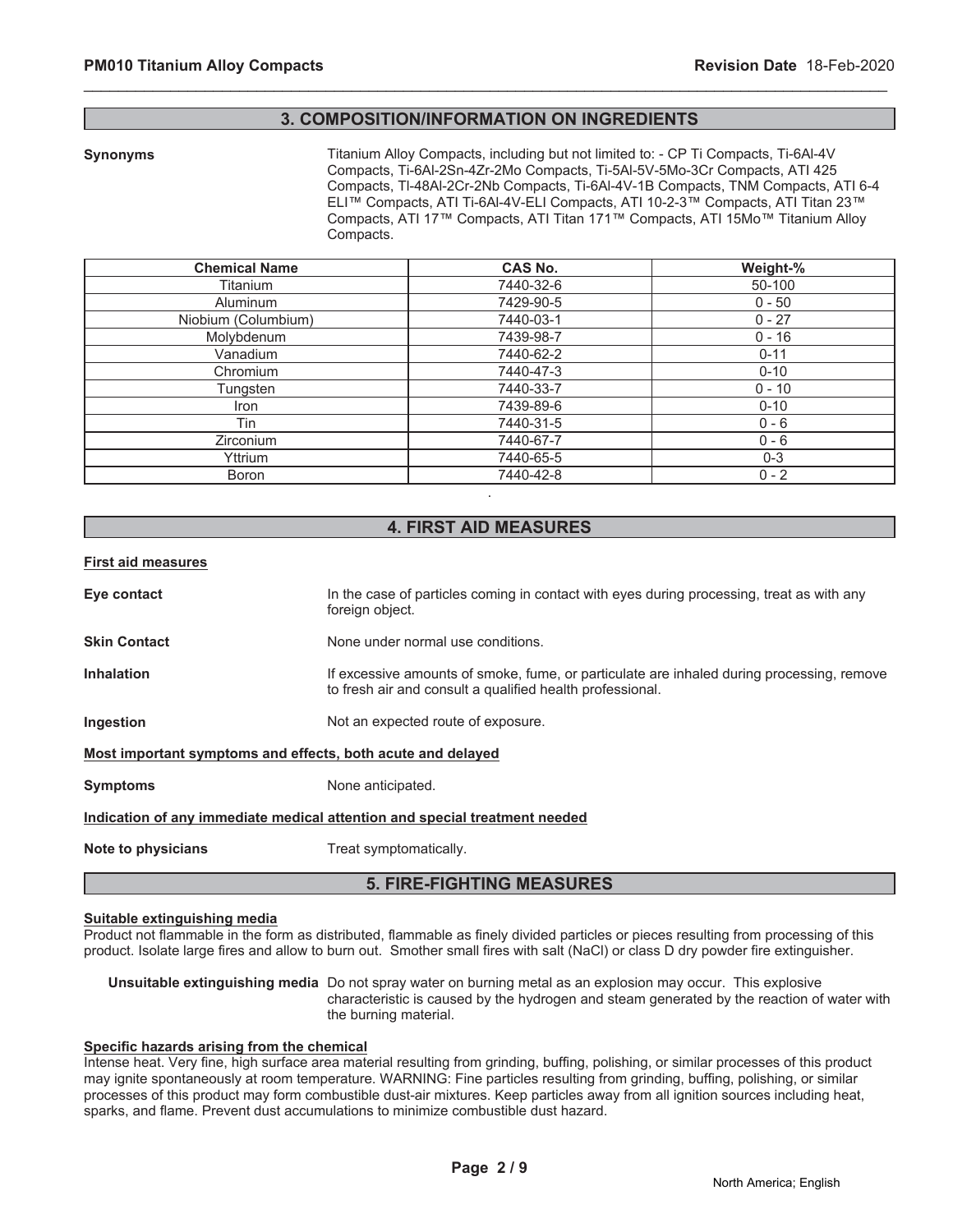**Hazardous combustion products**Titanium dioxide an IARC Group 2B carcinogen. Hexavalent Chromium (Chromium VI) may cause lung, nasal, and/or sinus cancer. Vanadium pentoxide (V2O5) affects eyes, skin, respiratory system. Soluble molybdenum compounds such as molybdenum trioxide may cause lung irritation.

\_\_\_\_\_\_\_\_\_\_\_\_\_\_\_\_\_\_\_\_\_\_\_\_\_\_\_\_\_\_\_\_\_\_\_\_\_\_\_\_\_\_\_\_\_\_\_\_\_\_\_\_\_\_\_\_\_\_\_\_\_\_\_\_\_\_\_\_\_\_\_\_\_\_\_\_\_\_\_\_\_\_\_\_\_\_\_\_\_\_\_\_\_

**Explosion data Sensitivity to Mechanical Impact** None. **Sensitivity to Static Discharge** None.

# **Protective equipment and precautions for firefighters**

Firefighters should wear self-contained breathing apparatus and full firefighting turnout gear.

#### **6. ACCIDENTAL RELEASE MEASURES**

| Personal precautions, protective equipment and emergency procedures |                                                                                                                                                                                        |  |  |
|---------------------------------------------------------------------|----------------------------------------------------------------------------------------------------------------------------------------------------------------------------------------|--|--|
| <b>Personal precautions</b>                                         | Use personal protective equipment as required.                                                                                                                                         |  |  |
| For emergency responders                                            | Use personal protective equipment as required.                                                                                                                                         |  |  |
| <b>Environmental precautions</b>                                    |                                                                                                                                                                                        |  |  |
| <b>Environmental precautions</b>                                    | Not applicable to massive product.                                                                                                                                                     |  |  |
| Methods and material for containment and cleaning up                |                                                                                                                                                                                        |  |  |
| <b>Methods for containment</b>                                      | Not applicable to massive product.                                                                                                                                                     |  |  |
| Methods for cleaning up                                             | Not applicable to massive product.                                                                                                                                                     |  |  |
| <b>7. HANDLING AND STORAGE</b>                                      |                                                                                                                                                                                        |  |  |
| <b>Precautions for safe handling</b>                                |                                                                                                                                                                                        |  |  |
| Advice on safe handling                                             | Very fine, high surface area material resulting from grinding, buffing, polishing, or similar<br>processes of this product may ignite spontaneously at room temperature. WARNING: Fine |  |  |

particles resulting from grinding, buffing, polishing, or similar processes of this product may form combustible dust-air mixtures. Keep particles away from all ignition sources including heat, sparks, and flame. Prevent dust accumulations to minimize combustible dust hazard.

#### **Conditions for safe storage, including any incompatibilities**

| <b>Storage Conditions</b> | Keep chips, turnings, dust, and other small particles away from heat, sparks, flame and<br>other sources of ignition (i.e., pilot lights, electric motors and static electricity).                                                   |
|---------------------------|--------------------------------------------------------------------------------------------------------------------------------------------------------------------------------------------------------------------------------------|
| Incompatible materials    | Dissolves in hydrofluoric acid. Ignites in the presence of fluorine. When heated above<br>200°C, reacts exothermically with the following: Chlorine, bromine, halocarbons, carbon<br>tetrachloride, carbon tetrafluoride, and freon. |

# **8. EXPOSURE CONTROLS/PERSONAL PROTECTION**

#### **Control parameters**

| <b>Chemical Name</b> | <b>ACGIH TLV</b>                           | <b>OSHA PEL</b>                             |
|----------------------|--------------------------------------------|---------------------------------------------|
| Titanium             |                                            |                                             |
| 7440-32-6            |                                            |                                             |
| Aluminum             | TWA: 1 $mq/m3$ respirable fraction         | TWA: $15 \text{ mg/m}^3$ total dust         |
| 7429-90-5            |                                            | TWA: $5 \text{ mg/m}^3$ respirable fraction |
| Niobium (Columbium)  |                                            |                                             |
| 7440-03-1            |                                            |                                             |
| Molybdenum           | TWA: 10 $mg/m3$ inhalable fraction         |                                             |
| 7439-98-7            | TWA: $3 \text{mq/m}^3$ respirable fraction |                                             |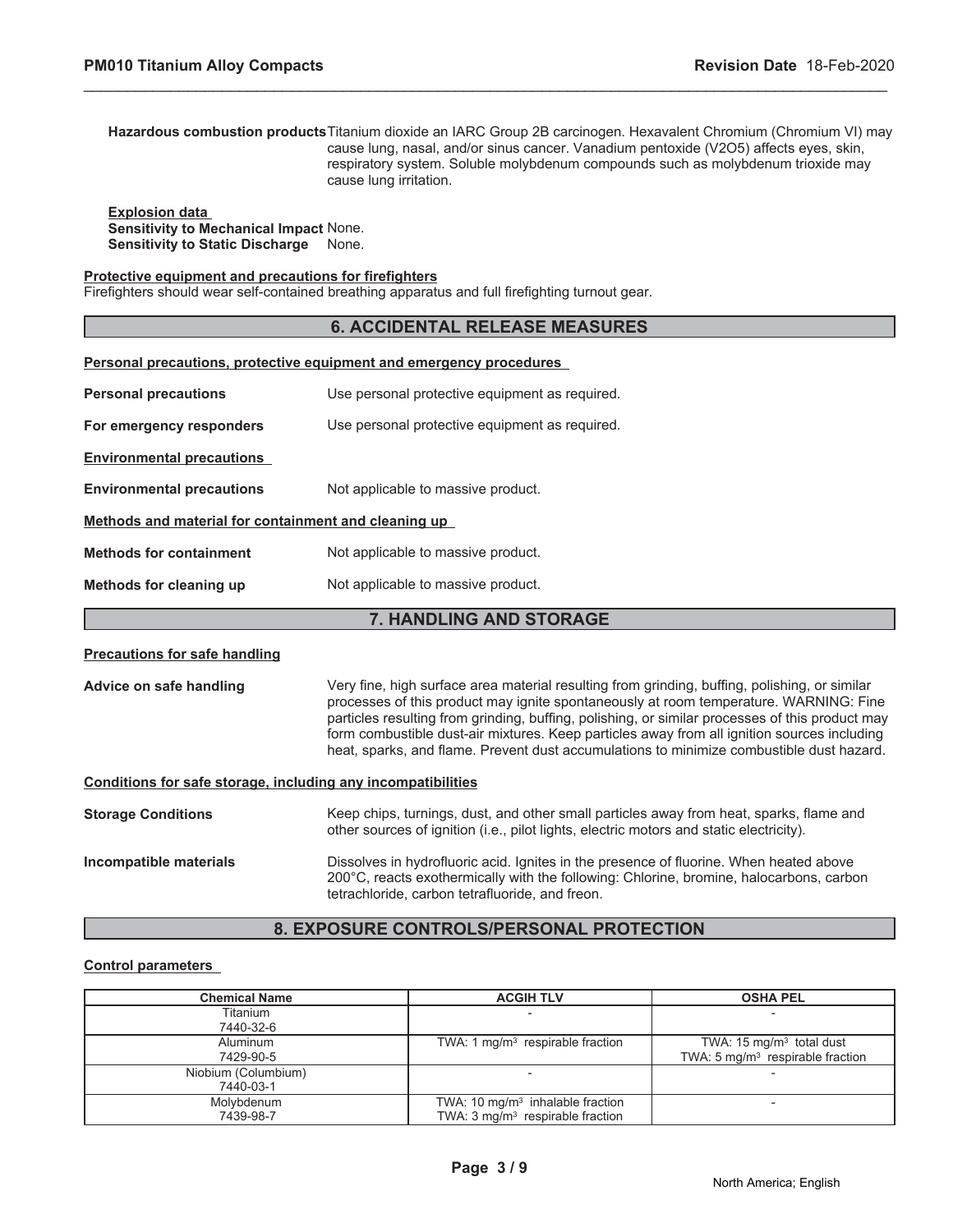| Vanadium<br>7440-62-2  |                                                                                                                  | Ceiling: 0.5 mg/m <sup>3</sup> V2O5 respirable dust<br>Ceiling: 0.1 mg/m <sup>3</sup> V2O5 fume      |
|------------------------|------------------------------------------------------------------------------------------------------------------|------------------------------------------------------------------------------------------------------|
| Tungsten<br>7440-33-7  | STEL: 10 mg/m <sup>3</sup> STEL: 10 mg/m <sup>3</sup> W<br>TWA: 5 mg/m <sup>3</sup> TWA: 5 mg/m <sup>3</sup> W   | (vacated) STEL: 10 mg/m <sup>3</sup> (vacated) STEL:<br>10 mg/m $3$ W                                |
| Iron<br>7439-89-6      |                                                                                                                  |                                                                                                      |
| Chromium<br>7440-47-3  | TWA: $0.5$ mg/m <sup>3</sup>                                                                                     | TWA: 1 $mq/m3$                                                                                       |
| Zirconium<br>7440-67-7 | STEL: 10 mg/m <sup>3</sup> STEL: 10 mg/m <sup>3</sup> Zr<br>TWA: 5 mg/m <sup>3</sup> TWA: 5 mg/m <sup>3</sup> Zr | TWA: $5 \text{ mg/m}^3$ Zr<br>(vacated) STEL: 10 mg/m <sup>3</sup> (vacated) STEL:<br>10 mg/m $3$ Zr |
| Tin<br>7440-31-5       | TWA: $2 \text{ mq/m}^3$ TWA: $2 \text{ mq/m}^3$ Sn except<br>Tin hydride                                         | TWA: $2 \text{ mq/m}^3$ Sn except oxides                                                             |
| Yttrium<br>7440-65-5   | TWA: 1 mg/m $3 Y$                                                                                                | TWA: 1 mg/m <sup>3</sup>                                                                             |
| Boron<br>7440-42-8     |                                                                                                                  |                                                                                                      |

\_\_\_\_\_\_\_\_\_\_\_\_\_\_\_\_\_\_\_\_\_\_\_\_\_\_\_\_\_\_\_\_\_\_\_\_\_\_\_\_\_\_\_\_\_\_\_\_\_\_\_\_\_\_\_\_\_\_\_\_\_\_\_\_\_\_\_\_\_\_\_\_\_\_\_\_\_\_\_\_\_\_\_\_\_\_\_\_\_\_\_\_\_

### **Appropriate engineering controls**

**Engineering Controls Avoid generation of uncontrolled particles.** 

# **Individual protection measures, such as personal protective equipment**

| Eye/face protection                   | When airborne particles may be present, appropriate eye protection is recommended. For<br>example, tight-fitting goggles, foam-lined safety glasses or other protective equipment that<br>shield the eyes from particles.                                                                                                                                                       |
|---------------------------------------|---------------------------------------------------------------------------------------------------------------------------------------------------------------------------------------------------------------------------------------------------------------------------------------------------------------------------------------------------------------------------------|
| Skin and body protection              | Fire/flame resistant/retardant clothing may be appropriate during hot work with the product.<br>Cut-resistant gloves and/or protective clothing may be appropriate when sharp surfaces are<br>present.                                                                                                                                                                          |
| <b>Respiratory protection</b>         | When particulates/fumes/gases are generated and if exposure limits are exceeded or<br>irritation is experienced, proper approved respiratory protection should be worn.<br>Positive-pressure supplied air respirators may be required for high airborne contaminant<br>concentrations. Respiratory protection must be provided in accordance with current local<br>regulations. |
| <b>General Hygiene Considerations</b> | Handle in accordance with good industrial hygiene and safety practice.                                                                                                                                                                                                                                                                                                          |

# **9. PHYSICAL AND CHEMICAL PROPERTIES**

# **Information on basic physical and chemical properties**

| <b>Physical state</b><br>Appearance<br><b>Color</b> | Solid<br>Various massive product forms<br>Metallic gray or silver | Odor<br><b>Odor threshold</b>             | Odorless<br>Not applicable                                                                           |
|-----------------------------------------------------|-------------------------------------------------------------------|-------------------------------------------|------------------------------------------------------------------------------------------------------|
| <b>Property</b>                                     | <b>Values</b>                                                     | Remarks • Method                          |                                                                                                      |
| рH<br>Melting point / freezing point                | 1320-1400 °C / 2560-2800 °F                                       | Not applicable                            |                                                                                                      |
| Boiling point / boiling range                       |                                                                   |                                           |                                                                                                      |
| <b>Flash point</b>                                  |                                                                   |                                           |                                                                                                      |
| <b>Evaporation rate</b>                             |                                                                   | Not applicable                            |                                                                                                      |
| Flammability (solid, gas)                           |                                                                   | resulting from processing of this product | Product not flammable in the form as distributed,<br>flammable as finely divided particles or pieces |
| <b>Flammability Limit in Air</b>                    |                                                                   | Not applicable                            |                                                                                                      |
| Upper flammability limit:                           |                                                                   |                                           |                                                                                                      |
| Lower flammability limit:                           |                                                                   |                                           |                                                                                                      |
| Vapor pressure                                      |                                                                   | Not applicable                            |                                                                                                      |
| Vapor density                                       |                                                                   | Not applicable                            |                                                                                                      |
| <b>Specific Gravity</b>                             | $8.0 - 8.5 -$                                                     |                                           |                                                                                                      |
| <b>Water solubility</b>                             | Insoluble                                                         |                                           |                                                                                                      |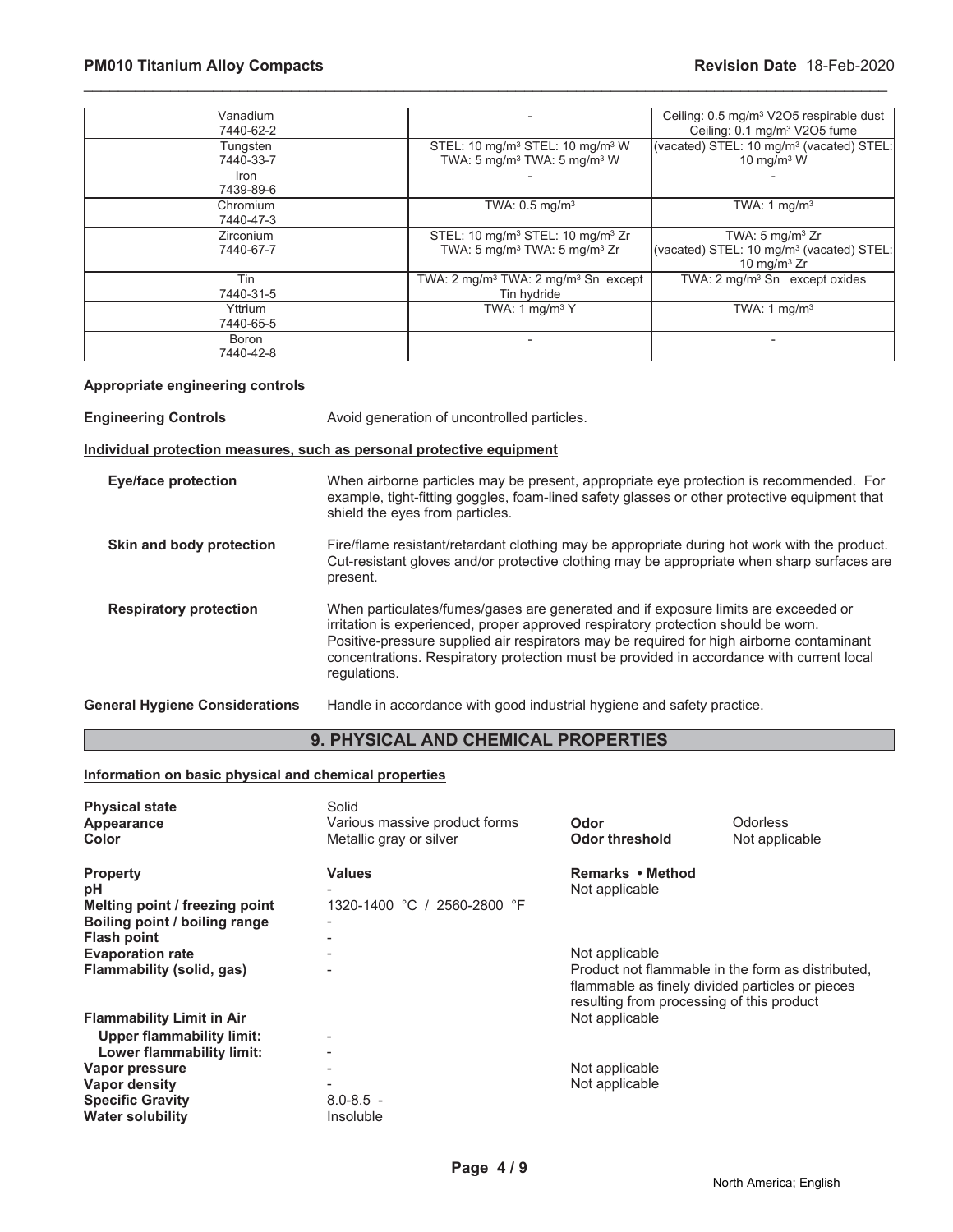| Solubility in other solvents     |                              |                |
|----------------------------------|------------------------------|----------------|
| <b>Partition coefficient</b>     | -                            | Not applicable |
| <b>Autoignition temperature</b>  |                              | Not applicable |
| <b>Decomposition temperature</b> | $\qquad \qquad \blacksquare$ | Not applicable |
| <b>Kinematic viscosity</b>       | $\qquad \qquad \blacksquare$ | Not applicable |
| <b>Dynamic viscosity</b>         | $\overline{\phantom{0}}$     | Not applicable |
| <b>Explosive properties</b>      | Not applicable               |                |
| <b>Oxidizing properties</b>      | Not applicable               |                |
| <b>Other Information</b>         |                              |                |
| <b>Softening point</b>           |                              |                |
| <b>Molecular weight</b>          |                              |                |
| <b>VOC Content (%)</b>           | Not applicable               |                |
| <b>Density</b>                   | $\overline{\phantom{0}}$     |                |
| <b>Bulk density</b>              |                              |                |

# **10. STABILITY AND REACTIVITY**

\_\_\_\_\_\_\_\_\_\_\_\_\_\_\_\_\_\_\_\_\_\_\_\_\_\_\_\_\_\_\_\_\_\_\_\_\_\_\_\_\_\_\_\_\_\_\_\_\_\_\_\_\_\_\_\_\_\_\_\_\_\_\_\_\_\_\_\_\_\_\_\_\_\_\_\_\_\_\_\_\_\_\_\_\_\_\_\_\_\_\_\_\_

#### **Reactivity**

Not applicable

#### **Chemical stability**

Stable under normal conditions.

#### **Possibility of Hazardous Reactions**

None under normal processing.

**Hazardous polymerization** Hazardous polymerization does not occur.

#### **Conditions to avoid**

Dust formation and dust accumulation.

#### **Incompatible materials**

Dissolves in hydrofluoric acid. Ignites in the presence of fluorine. When heated above 200°C, reacts exothermically with the following: Chlorine, bromine, halocarbons, carbon tetrachloride, carbon tetrafluoride, and freon.

#### **Hazardous Decomposition Products**

When product is subjected to welding, burning, melting, sawing, brazing, grinding, buffing, polishing, or other similar heat-generating processes, the following potentially hazardous airborne particles and/or fumes may be generated:. Titanium dioxide an IARC Group 2B carcinogen. Hexavalent Chromium (Chromium VI) may cause lung, nasal, and/or sinus cancer. Vanadium pentoxide (V2O5) affects eyes, skin, respiratory system. Soluble molybdenum compounds such as molybdenum trioxide may cause lung irritation.

# **11. TOXICOLOGICAL INFORMATION**

# **Information on likely routes of exposure**

#### **Product Information**

| .                   |                                                                |  |  |
|---------------------|----------------------------------------------------------------|--|--|
| Ingestion           | Not an expected route of exposure for product in massive form. |  |  |
| <b>Skin Contact</b> | Product not classified.                                        |  |  |
| Eye contact         | Not an expected route of exposure for product in massive form. |  |  |
| <b>Inhalation</b>   | Not an expected route of exposure for product in massive form. |  |  |

| <b>Chemical Name</b> | Oral LD50       | <b>Dermal LD50</b> | <b>Inhalation LC50</b> |
|----------------------|-----------------|--------------------|------------------------|
| Titanium             | > 5000 mg/kg bw |                    |                        |
| 7440-32-6            |                 |                    |                        |
| Aluminum             | 15,900 mg/kg bw |                    | ma/L                   |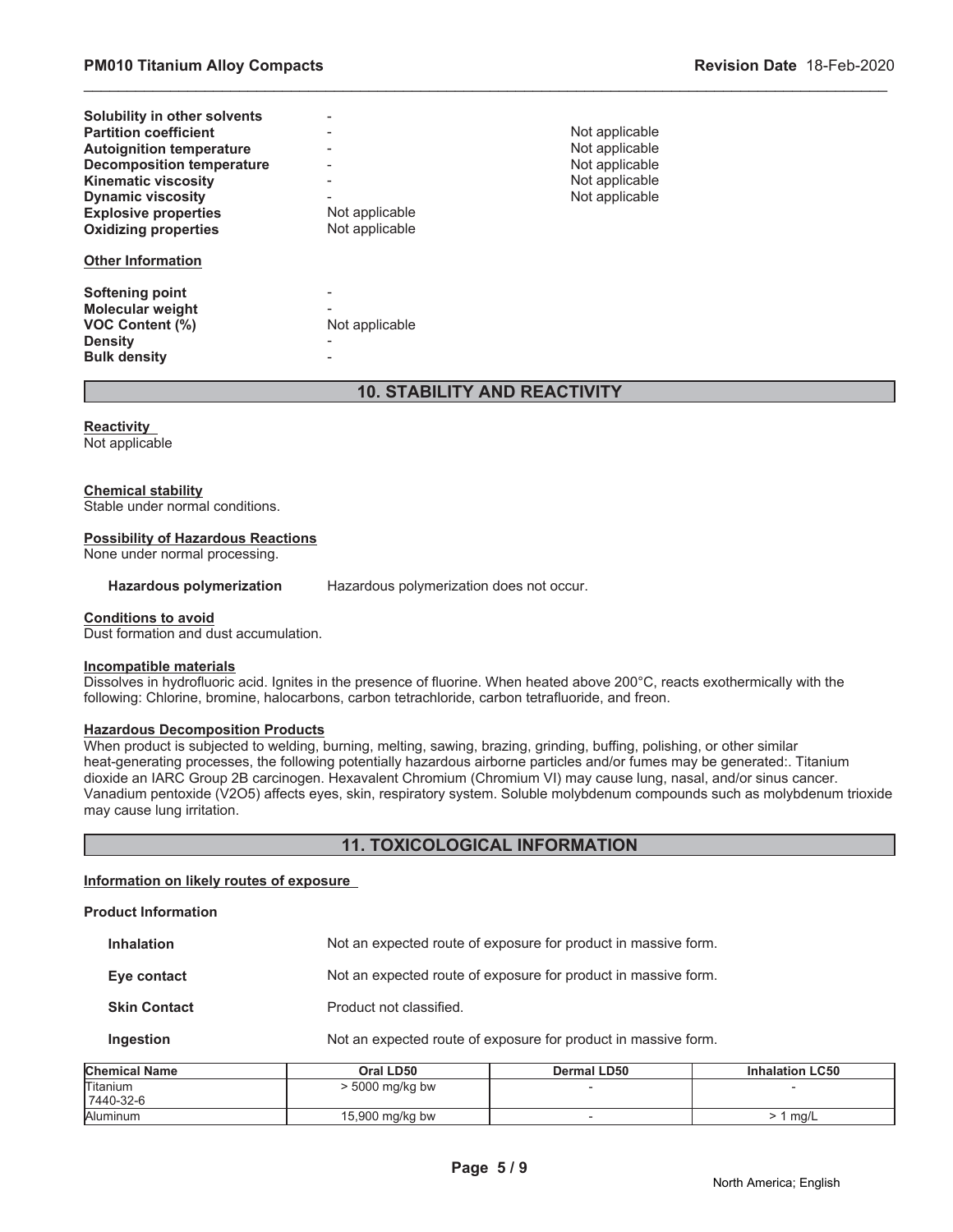| 7429-90-5                        |                   |                          |                          |
|----------------------------------|-------------------|--------------------------|--------------------------|
| Niobium (Columbium)<br>7440-03-1 | > 10,000 mg/kg bw | > 2000 mg/kg bw          | $\overline{\phantom{a}}$ |
| Molybdenum<br>7439-98-7          | > 2000 mg/kg bw   | > 2000 mg/kg bw          | $> 5.10$ mg/L            |
| Nanadium<br>7440-62-2            | > 2000 mg/kg bw   | $\blacksquare$           | $\overline{\phantom{0}}$ |
| Tungsten<br>7440-33-7            | > 2000 mg/kg bw   | > 2000 mg/kg bw          | $> 5.4$ mg/L             |
| llron<br>7439-89-6               | 98,600 mg/kg bw   | -                        | $> 0.25$ mg/L            |
| Chromium<br>7440-47-3            | $>$ 3400 mg/kg bw | $\overline{a}$           | $> 5.41$ mg/L            |
| Zirconium<br>7440-67-7           | > 5000 mg/kg bw   | $\overline{\phantom{0}}$ | >4.3 mg/L                |
| lTin<br>7440-31-5                | > 2000 mg/kg bw   | > 2000 mg/kg bw          | $> 4.75$ mg/L            |
| <b>Yttrium</b><br>7440-65-5      | > 5000 mg/kg bw   |                          | $> 5.09$ mg/L            |
| Boron<br>7440-42-8               | > 2000 mg/kg bw   | $\overline{\phantom{0}}$ | $> 5.08$ mg/L            |

\_\_\_\_\_\_\_\_\_\_\_\_\_\_\_\_\_\_\_\_\_\_\_\_\_\_\_\_\_\_\_\_\_\_\_\_\_\_\_\_\_\_\_\_\_\_\_\_\_\_\_\_\_\_\_\_\_\_\_\_\_\_\_\_\_\_\_\_\_\_\_\_\_\_\_\_\_\_\_\_\_\_\_\_\_\_\_\_\_\_\_\_\_

#### **Information on toxicological effects**

**Symptoms** None known.

### **Delayed and immediate effects as well as chronic effects from short and long-term exposure**

| <b>Acute toxicity</b>             | Product not classified. |
|-----------------------------------|-------------------------|
| <b>Skin corrosion/irritation</b>  | Product not classified. |
| Serious eye damage/eye irritation | Product not classified. |
| <b>Sensitization</b>              | Product not classified. |
| <b>Germ cell mutagenicity</b>     | Product not classified. |
| <b>Carcinogenicity</b>            | Product not classified. |

| <b>Chemic</b><br>Name. | COLL<br>חוטט, | ᅝᅌ    | <b>NTP</b> | $\sim$ u $\sim$<br>וסכ |
|------------------------|---------------|-------|------------|------------------------|
| Chromium               |               | Group |            |                        |
| $17440 - 47 -$         |               |       |            |                        |

**Reproductive toxicity** Product not classified.<br> **STOT - single exposure** Product not classified. **STOT - single exposure** Product not classified.<br> **STOT - repeated exposure** Product not classified. **STOT - repeated exposure** Product not classified.<br> **Aspiration hazard** Product not classified. **Aspiration hazard** 

# **12. ECOLOGICAL INFORMATION**

# **Ecotoxicity**

This product as shipped is not classified for aquatic toxicity.

| <b>Chemical Name</b> | Algae/aquatic plants      | <b>Fish</b>                  | <b>Toxicity to</b>           | <b>Crustacea</b>            |
|----------------------|---------------------------|------------------------------|------------------------------|-----------------------------|
|                      |                           |                              | microorganisms               |                             |
| Titanium             | The 72 h EC50 of titanium | The 96 h LC50 of titanium    | The 3 h EC50 of titanium     | The 48 h EC50 of titanium   |
| 7440-32-6            | dioxide to                | dioxide to Cyprinodon        | dioxide for activated sludge | dioxide to Daphnia Magna    |
|                      | Pseudokirchnerella        | variegatus was greater than  | were greater than 1000       | was greater than 1000 mg of |
|                      | subcapitata was 61 mg of  | 10,000 mg of TiO2/L.         | mg/L.                        | $TiO2/L$ .                  |
|                      | $TiO2/L$ .                | The 96 h LC50 of titanium    |                              |                             |
|                      |                           | dioxide to Pimephales        |                              |                             |
|                      |                           | promelas was greater than    |                              |                             |
|                      |                           | 1,000 mg of TiO2/L.          |                              |                             |
| Aluminum             | The 96-h EC50 values for  | The 96 h LC50 of aluminum    |                              | The 48-hr LC50 for          |
| 7429-90-5            | reduction of biomass of   | to Oncorhynchus mykiss       |                              | Ceriodaphnia dubia exposed  |
|                      | Pseudokirchneriella       | was 7.4 mg of Al/L at pH 6.5 |                              | to Aluminium chloride       |
|                      | subcapitata in AAP-Medium | and 14.6 mg of Al/L at pH    |                              | increased from 0.72 to      |
|                      | at $pH$ 6, 7, and 8 were  | $\sqrt{5}$                   |                              | greater than 99.6 mg/L with |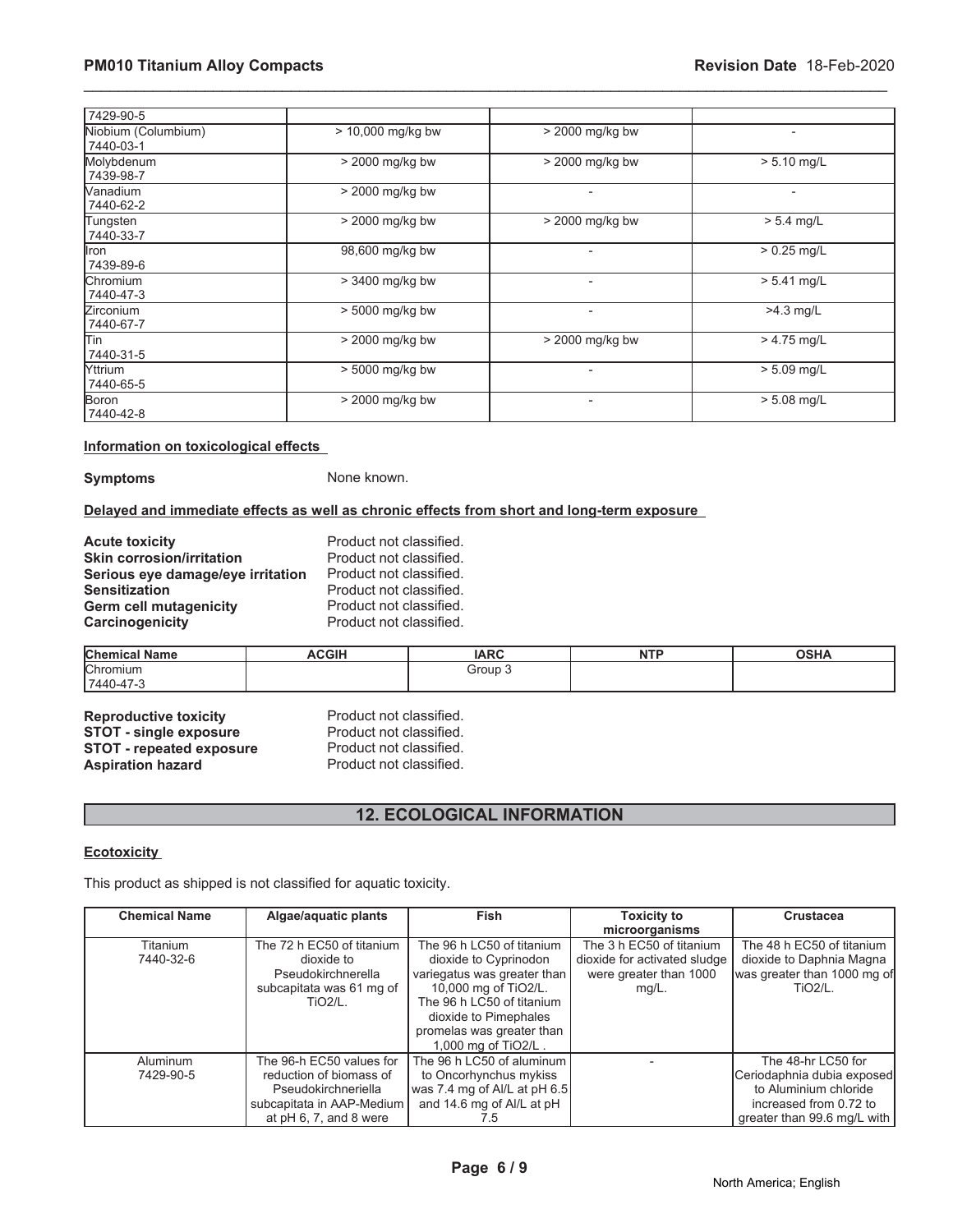|                                  | estimated as 20.1, 5.4, and<br>150.6 µg/L, respectively, for<br>dissolved Al.                                                                        |                                                                                                                                                                            |                                                                                                | water hardness increasing<br>from 25 to 200 mg/L.                                                                                                                                                  |
|----------------------------------|------------------------------------------------------------------------------------------------------------------------------------------------------|----------------------------------------------------------------------------------------------------------------------------------------------------------------------------|------------------------------------------------------------------------------------------------|----------------------------------------------------------------------------------------------------------------------------------------------------------------------------------------------------|
| Niobium (Columbium)<br>7440-03-1 |                                                                                                                                                      | $\overline{a}$                                                                                                                                                             | $\overline{a}$                                                                                 |                                                                                                                                                                                                    |
| Molybdenum<br>7439-98-7          | The 72 h EC50 of sodium<br>molybdate dihydrate to<br>Pseudokirchneriella<br>subcapitata was 362.9 mg of<br>Mo/L.                                     | The 96 h LC50 of sodium<br>molybdate dihydrate to<br>Pimephales promelas was<br>644.2 mg/L                                                                                 | The 3 h EC50 of<br>molybdenum trioxide for<br>activated sludge was 820<br>$mg/L$ .             | The 48 h LC50 of sodium<br>molybdate dihydrate to<br>Ceriodaphnia dubia was<br>1,015 mg/L.<br>The 48 h LC50 of sodium<br>molybdate dihydrate to<br>Daphnia magna was greater<br>than 1,727.8 mg/L. |
| Vanadium<br>7440-62-2            | The 72 h EC50 of vanadium<br>pentoxide to Desmodesmus<br>subspicatus was 2,907 ug of<br>V/L.                                                         | The 96 h LC50 of vanadium<br>pentoxide to Pimephales<br>promelas was 1,850 ug of<br>$V/L$ .                                                                                | The 3 h EC50 of sodium<br>metavanadate for activated<br>sludge was greater than 100<br>mg/L.   | The 48 h EC50 of sodium<br>vanadate to Daphnia magna<br>was 2,661 ug of V/L.                                                                                                                       |
| Tungsten<br>7440-33-7            | The 72 h EC50 of sodium<br>tungstate to<br>Pseudokirchnerella<br>subcapitata was 31.0 mg of<br>W/L.                                                  | The 96 h LC50 of sodium<br>tungstate to Danio rerio was<br>greater than 106 mg of W/L.                                                                                     | The 30 min EC50 of sodium<br>tungstate for activated<br>sludge were greater than<br>1000 mg/L. | The 48 h EC50 of sodium<br>tungstate to Daphnia magna<br>was greater than 96 mg of<br>W/L.                                                                                                         |
| Iron<br>7439-89-6                |                                                                                                                                                      | The 96 h LC50 of 50% iron<br>oxide black in water to Danio<br>rerio was greater than<br>10,000 mg/L.                                                                       | The 3 h EC50 of iron oxide<br>for activated sludge was<br>greater than 10,000 mg/L.            | The 48 h EC50 of iron oxide<br>to Daphnia magna was<br>greater than 100 mg/L.                                                                                                                      |
| Chromium<br>7440-47-3            | ÷                                                                                                                                                    |                                                                                                                                                                            | $\overline{\phantom{a}}$                                                                       |                                                                                                                                                                                                    |
| <b>Zirconium</b><br>7440-67-7    | The 14 d NOEC of zirconium<br>dichloride oxide to Chlorella<br>vulgaris was greater than<br>102.5 mg of Zr/L.                                        | The 96 h LL50 of zirconium<br>to Danio rerio was greater<br>than 74.03 mg/L.                                                                                               |                                                                                                | The 48 h EC50 of zirconium<br>dioxide to Daphnia magna<br>was greater than 74.03 mg<br>of Zr/L.                                                                                                    |
| Tin<br>7440-31-5                 | The 72 h EC50 of tin<br>chloride pentahydrate to<br>Pseudokirchnerella<br>subcapitata was 9,846 ug of<br>Sn/L                                        | The 7 d LOEC of tin chloride<br>pentahydrate to Pimephales<br>promelas was 827.9 ug of<br>Sn/L                                                                             | $\overline{a}$                                                                                 | The 7 d LC50 of tin chloride<br>pentahydrate to<br>Ceriodaphnia dubia was<br>greater than 3,200 ug of<br>Sn/L.                                                                                     |
| Yttrium<br>7440-65-5             |                                                                                                                                                      | The 96 h LL50 of Yttrium<br>oxide to Danio rerio was<br>greater than 100 mg/L.                                                                                             | The 3 h NOEC of Yttrium<br>oxide for activated sludge<br>was greater than 1000 mg/L.           | The 48 h LL50 of Yttrium<br>oxide to Daphnia magna<br>was greater than 100 mg/L.                                                                                                                   |
| Boron<br>7440-42-8               | The 72-h EC50 value for<br>reduction of biomass of<br>Pseudokirchneriella<br>subcapitata exposed to Boric<br>acid at pH 7.5 to 8.3 was<br>40.2 mg/L. | The 96-hr LC50 for<br>Pimephales promelas<br>exposed to Boric acid<br>(82%)/borax (18%) mixture<br>was 79.7 mg/L with water<br>hardness of 91 mg/L and<br>water pH of 8.0. | The 3 h NOEC of boric acid<br>for activated sludge ranged<br>from 17.5 to 20 mg/L.             | The 48-hr LC50 for<br>Ceriodaphnia dubia exposed<br>to Boric acid/borax mixture<br>ranged from 91 to 165 mg/L<br>with pH ranging from 6.7 to<br>8.4.                                               |

\_\_\_\_\_\_\_\_\_\_\_\_\_\_\_\_\_\_\_\_\_\_\_\_\_\_\_\_\_\_\_\_\_\_\_\_\_\_\_\_\_\_\_\_\_\_\_\_\_\_\_\_\_\_\_\_\_\_\_\_\_\_\_\_\_\_\_\_\_\_\_\_\_\_\_\_\_\_\_\_\_\_\_\_\_\_\_\_\_\_\_\_\_

### **Other adverse effects**

# **13. DISPOSAL CONSIDERATIONS**

#### **Waste treatment methods**

**Disposal of wastes Disposal should be in accordance with applicable regional, national and local laws and** regulations.

**Contaminated packaging Mone anticipated.** 

| <b>Chemical Name</b> | <b>RCRA - D Series Wastes</b> |
|----------------------|-------------------------------|
| Chromium             | 5.0 mg/L regulatory level     |
| 7440-47-3            |                               |

This product contains one or more substances that are listed with the State of California as a hazardous waste.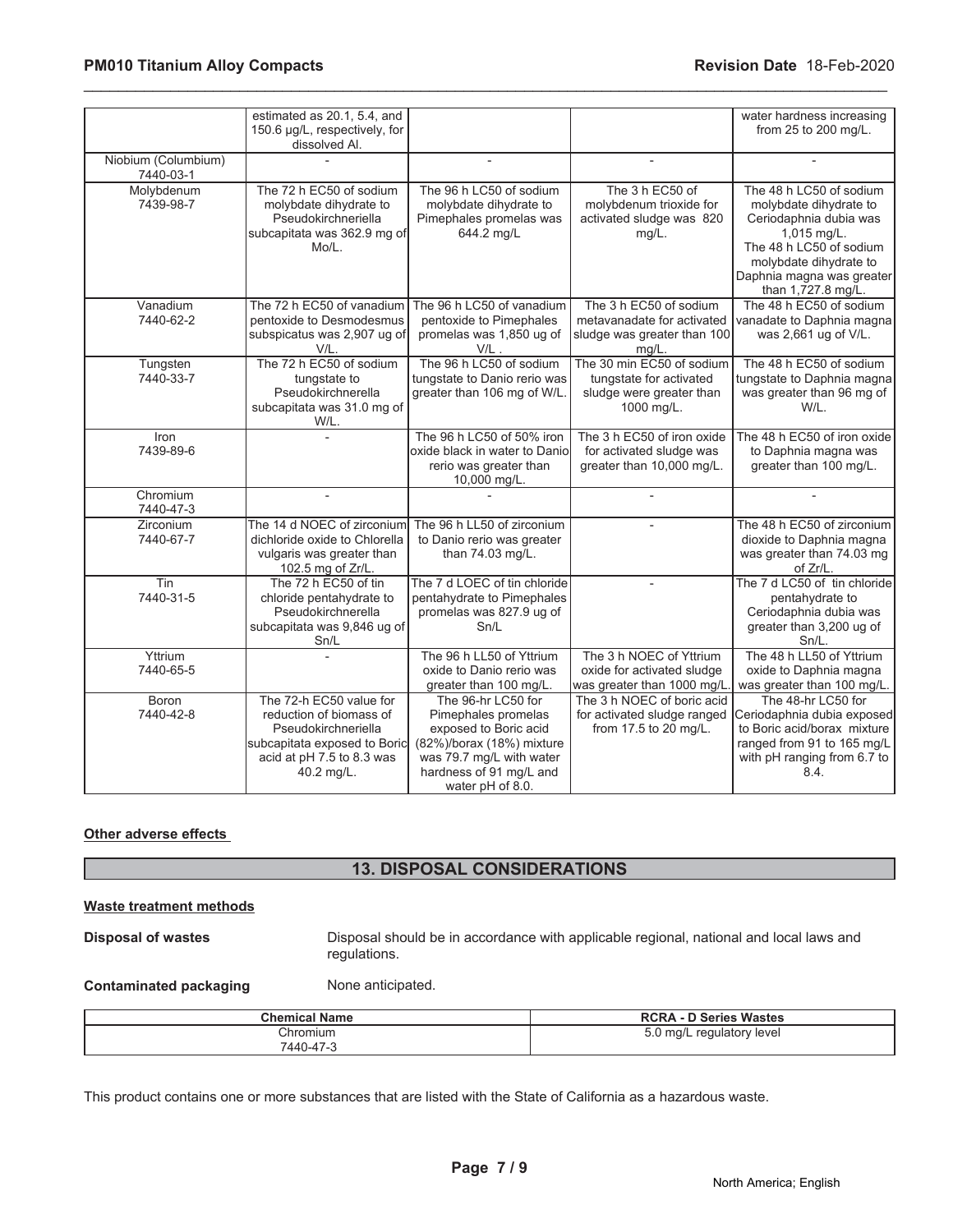# **14. TRANSPORT INFORMATION**

\_\_\_\_\_\_\_\_\_\_\_\_\_\_\_\_\_\_\_\_\_\_\_\_\_\_\_\_\_\_\_\_\_\_\_\_\_\_\_\_\_\_\_\_\_\_\_\_\_\_\_\_\_\_\_\_\_\_\_\_\_\_\_\_\_\_\_\_\_\_\_\_\_\_\_\_\_\_\_\_\_\_\_\_\_\_\_\_\_\_\_\_\_

**DOT** Not regulated

# **15. REGULATORY INFORMATION**

| <b>International Inventories</b> |                   |
|----------------------------------|-------------------|
| TSCA                             | Complies          |
| <b>DSL/NDSL</b>                  | Complies          |
| <b>EINECS/ELINCS</b>             | Complies          |
| <b>ENCS</b>                      | Complies          |
| <b>IECSC</b>                     | Complies          |
| <b>KECL</b>                      | Complies          |
| <b>PICCS</b>                     | <b>Not Listed</b> |
| <b>AICS</b>                      | Complies          |

 **Legend:** 

 **TSCA** - United States Toxic Substances Control Act Section 8(b) Inventory  **DSL/NDSL** - Canadian Domestic Substances List/Non-Domestic Substances List  **EINECS/ELINCS** - European Inventory of Existing Chemical Substances/European List of Notified Chemical Substances  **ENCS** - Japan Existing and New Chemical Substances

 **IECSC** - China Inventory of Existing Chemical Substances

 **KECL** - Korean Existing and Evaluated Chemical Substances

 **PICCS** - Philippines Inventory of Chemicals and Chemical Substances

 **AICS** - Australian Inventory of Chemical Substances

### **US Federal Regulations**

#### **SARA 313**

Section 313 of Title III of the Superfund Amendments and Reauthorization Act of 1986 (SARA). This product contains a chemical or chemicals which are subject to the reporting requirements of the Act and Title 40 of the Code of Federal Regulations, Part 372

| <b>Chemical Name</b>    | CAS No.   | Weight-% | <b>Threshold Values % ∣</b><br><b>SARA 313 -</b> |  |
|-------------------------|-----------|----------|--------------------------------------------------|--|
| Chromium -<br>7440-47-3 | 7440-47-3 | 0-10     | يا .                                             |  |
|                         |           |          |                                                  |  |

#### **SARA 311/312 Hazard Categories**

| Acute health hazard               | No |
|-----------------------------------|----|
| <b>Chronic Health Hazard</b>      | No |
| Fire hazard                       | No |
| Sudden release of pressure hazard | No |
| <b>Reactive Hazard</b>            | N٥ |

# **CWA (Clean Water Act)**

This product contains the following substances which are regulated pollutants pursuant to the Clean Water Act (40 CFR 122.21 and 40 CFR 122.42)

| <b>Chemical Name</b>  | <b>CWA - Reportable</b><br><b>Quantities</b> | <b>CWA - Toxic Pollutants</b> | <b>CWA - Priority Pollutants</b> | <b>CWA - Hazardous</b><br><b>Substances</b> |
|-----------------------|----------------------------------------------|-------------------------------|----------------------------------|---------------------------------------------|
| Chromium<br>7440-47-3 |                                              |                               |                                  |                                             |

# **CERCLA**

This material, as supplied, contains one or more substances regulated as a hazardous substance under the Comprehensive Environmental Response Compensation and Liability Act (CERCLA) (40 CFR 302)

| Chemical<br>∖ Name | <b>RQs</b><br>: Substances<br><b>Hazardous</b> |
|--------------------|------------------------------------------------|
| Chromium           | 5000 lb                                        |
| 7440-47-3          |                                                |

#### **US State Regulations**

#### **California Proposition 65**